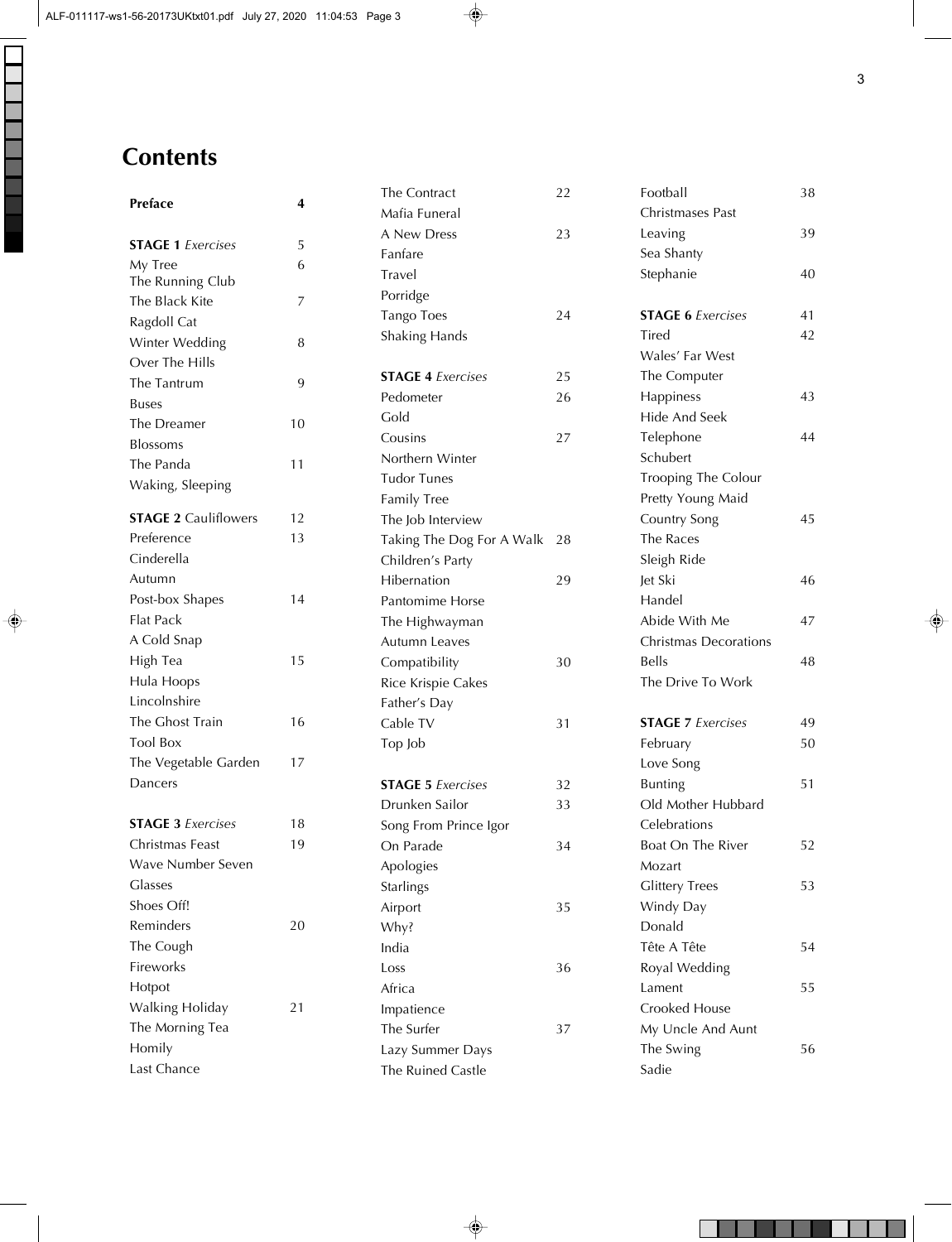

## The Black Kite



## Ragdoll Cat